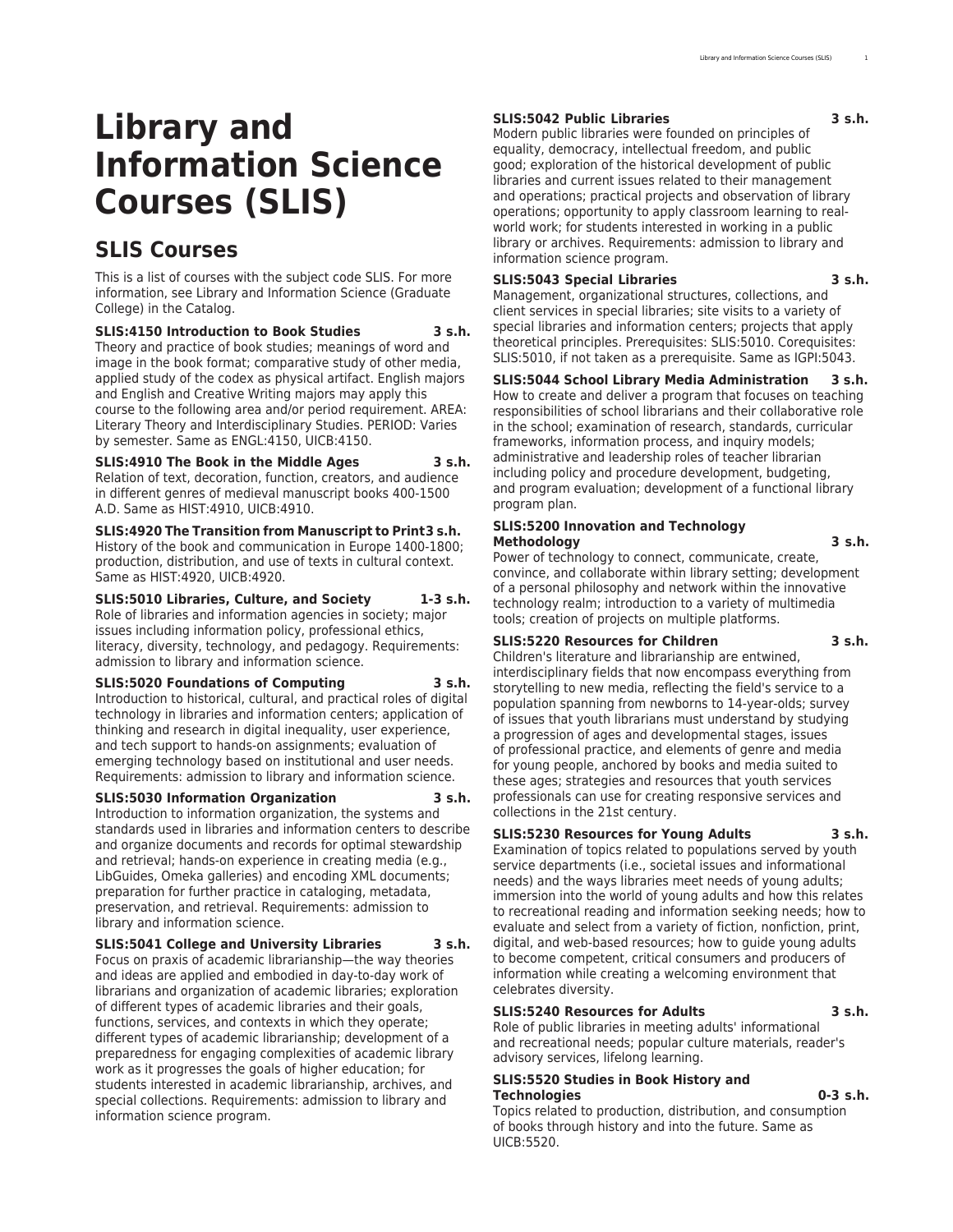#### **SLIS:5530 Preservation Management 3 s.h.**

Responsible stewardship of collections, integration of preservation into libraries and archives systems, maximizing limited resources, establishing preservation priorities, and advocacy; appropriate care of books, paper, photographs, time-based media (e.g., audio, video, film), and born-digital objects; lectures, discussions, student presentations, and hands-on activities; for students who will be responsible for managing collections. Same as UICB:5530.

#### **SLIS:5535 Book Conservation 3 s.h.**

Practical methods, materials assessment, conservation history and evolution. Prerequisites: UICB:4270. Same as UICB:5220.

#### **SLIS:5600 Reading Culture: History and Research in Print and Digital Media**

What reading means, and what it means to read, have changed with time and place; cultural study of books and reading to evaluate strategies and resources involved in crafting historical interpretations of books and their readers; consideration of ways that reading has always been interdependent with other media, from needlework to social media; how researchers locate and interpret primary source material to study reading culture, and how cultural heritage organizations promote their holdings to researchers. Same as UICB:5600.

#### **SLIS:5630 Introduction to Special Collections Librarianship 3 s.h.**

Introduction to history of collecting in special collections and key areas of praxis (e.g., appraisal, arrangement and description, preservation, reference and access, outreach).

#### **SLIS:5700 Cultural Heritage 3 s.h.**

Increased use of digital technologies in collection, organization, dissemination, and use of heritage resources that generate intellectual, social, technological, legal, and ethical challenges to—and opportunities for—the heritage practice; exploration of challenges and opportunities, as well as their impact on the heritage profession; students become familiar with key heritage-related concepts and topics, apply them to a concrete project, and write a report of their findings.

#### **SLIS:5900 Health Informatics 3 s.h.**

Technological tools that support health care administration, management, and decision making. Same as HMP:5370, IGPI:5200, ISE:5860, MED:5300.

#### **SLIS:6020 Literacy and Learning 3 s.h.**

Learning and literacy theory relevant to work in information services; how librarians can help people process information and use it to form understanding and create new knowledge. Prerequisites: SLIS:5010.

#### **SLIS:6100 Database Management 3 s.h.**

Principles and practices of database design and management; discussion and practice of database application lifecycle, data modeling, relational database design, SQL queries, reports, and other interfaces to database data and documentation; individual and group projects. Prerequisites: SLIS:5020. Same as IGPI:6100.

#### **SLIS:6110 Evidence-Based Practice in Library and Information Science 3 s.h.**

Structured approach to improved libraries through decision making that supports collection, interpretation, and evaluation of data; assessment of the effectiveness of library programs and services.

#### **SLIS:6115 Information and Inquiry 3 s.h.**

Inquiry is a knowledge-building activity—we inquire when we ask questions, search for information in databases, or conduct research—and in all these cases we need and use information; exploration of how librarians can help patrons acquire high-quality information by engaging with online academic databases, reference resources, and relevant research; practice-based assignments provide opportunities for students to search in academic databases, interview reference librarians, and conduct research.

#### **SLIS:6130 Community Engagement 3 s.h.**

Community engagement is the process of asking, listening to, and empowering individuals, organizations, and partners to build relationships and move toward common goals that benefit and improve a community; exploration of applications for community engagement; opportunity for students to explore community engagement principles through practical experiences; for students interested in library programming and outreach, or work in a library or archives. Requirements: admission to library and information science program.

#### **SLIS:6140 Digital Environments 3 s.h.**

Methods and models for building digital libraries; organization with metadata; standards such as those for object identifiers, open access, building cross-linkages between collections; automatic harvesting of content. Prerequisites: SLIS:5020. Same as IGPI:6140.

**SLIS:6145 Digital Preservation and Stewardship 3 s.h.**

Libraries, archives, and collecting institutions of all kinds now care for digital materials alongside analog collections; introduction to practices related to preservation and continued stewardship of born-digital and digitized materials; assessment and application of standards for creation and maintenance of digital collections across a variety of library and information science contexts; for students who will manage digital collections in their practice, including those interested in digital humanities.

#### **SLIS:6150 Information Behavior 3 s.h.**

People seek, gather, and use information in various contexts; exploration of patterns of information behavior to develop a better understanding of personal and sociocultural aspects of human information needs and practices in contexts; practicebased assignments that provide opportunities for students to research an information activity or phenomenon, a type of information, or a particular user group; how librarianship is about understanding and serving information needs of various communities.

#### **SLIS:6155 Information Visualization 3 s.h.**

Introduction to theories, techniques, and examples of information visualizations for different presentations of data. Prerequisites: SLIS:5020. Same as IGPI:6155.

**SLIS:6170 Management, Teams, and Leadership 3 s.h.** Managers, teams, and leaders are critical for effective operations of libraries and information centers; exploration of principles and practices of organizational management, human resources, financial management, budgeting, communications, policy making, and strategic planning; strategies for cultivating and supporting inclusive, culturally competent organizations and structured approaches for planning and evaluating library programs and services; practical assignments that prepare students to work in libraries and archives. Requirements: admission to library and information science program.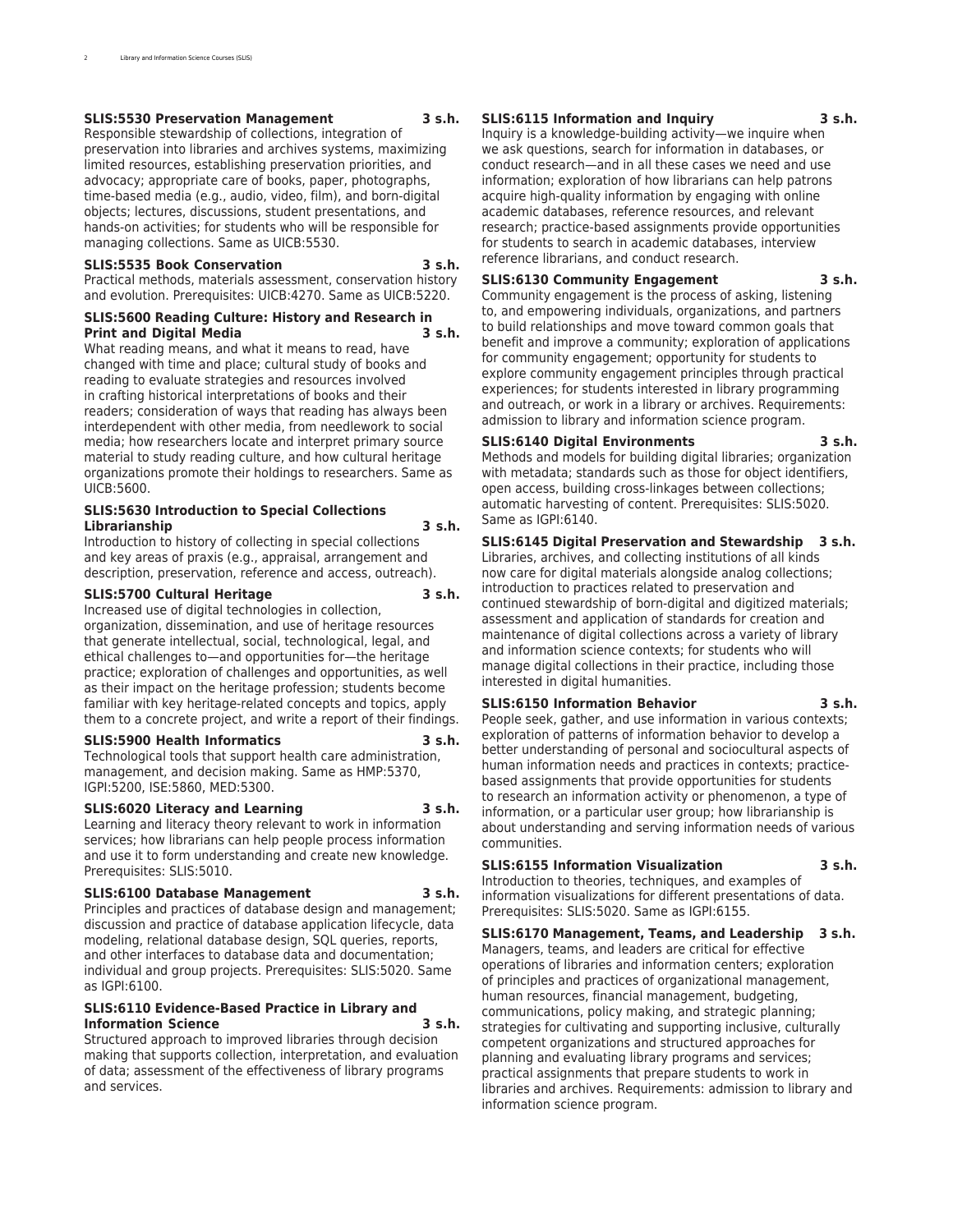#### **SLIS:6250 Cataloging and Classification 3 s.h.**

Introduction to various systems used to describe materials and information in library catalogs; principles of organizing catalog information for effective retrieval; standards used across libraries, archives, and museums including Anglo-American Cataloguing Rules (AACR2), Resource Description and Access (RDA), Dewey Decimal System, and Library of Congress Classification; knowledge and skills needed to begin work as professional catalogers in a diverse range of libraries. Prerequisites: SLIS:5030. Corequisites: SLIS:5030, if not taken as a prerequisite.

#### **SLIS:6255 Rare Books Cataloging 3 s.h.**

Application of cataloging standards to rare books and other special collections materials; hands-on cataloging of rare books and visits to local collections; critical skills and confidence necessary to begin cataloging rare, special, and unusual books using accepted standards from the field; for students interested in archives and special collections librarianship.

#### **SLIS:6330 Collection Development 3 s.h.**

Collecting is a core library activity that includes various types of media collected from traditional print to digital media; focus on curating an inclusive collection that is accessible to all library patrons; examination of the life cycle of a resource within the library from understanding intellectual freedom policies to identification of resource needs, selection and acquisition, promotion and use, to deselection; collection development across library settings and how collection development relates to instruction in libraries. Prerequisites: SLIS:5010 and SLIS:5030.

#### **SLIS:6335 Metadata Theories and Applications 3 s.h.**

Introduction to concepts, principles, functional requirements, and practices of metadata; emphasis on metadata implementations in library, archive, and museum communities; extensive hands-on exercises; application and design of metadata element sets and schemas, data exchange formats, and value vocabularies.

#### **SLIS:6345 Stewardship of Information and Collections 3 s.h.**

Library collections provide a foundation for library service; exploration of issues affecting development and management of library collections including policies, assessment, budgeting, selection, deselection, acquisitions, partnerships, formats, marketing, legal issues, cooperation, and ethics; strategies for cultivating and supporting inclusive, culturally competent collections, and how this supports intellectual freedom; practical assignments that prepare students for collection stewardship work in public, academic, and school libraries. Prerequisites: SLIS:5010. Corequisites: SLIS:5010, if not taken as a prerequisite. Requirements: admission to library and information science program.

#### **SLIS:6350 Archives: Theory and Practice 3 s.h.**

Archives are the traces of people and places and can be independent organizations or found in academic, public, and community libraries; exploration of how archives are formed and ways in which archival records are used to construct histories; practice-based assignments that provide opportunities for students to engage with local archival collections; for students interested in archives, special collections, records management, or who may encounter archives and manuscripts in library and information science practice.

#### **SLIS:6355 Public Services for Special Collections and Archives 3 s.h.**

Focused examination of core services in special collections and archives including reference, instruction, and outreach; reading room services and policies; research strategies and tools for answering reference questions; best practices for inperson and virtual teaching with primary sources; community outreach, events, exhibitions, and social media. Prerequisites: SLIS:5630 or SLIS:6350. Corequisites: SLIS:5630 or SLIS:6350, if not taken as a prerequisite.

#### **SLIS:6370 Topics in Book Studies 3 s.h.**

Topics relevant to book studies and special collections. Same as UICB:6370.

#### **SLIS:6411 Topics in Library and Information Science 1-3 s.h.**

Current topics in the field of library and information science.

#### **SLIS:6490 Information Policy and Ethics 3 s.h.** Recent developments in production, use, and organization of information have created new opportunities and raised ethical challenges that demand responses from information professionals; exploration of major ethical frameworks and their relevance for addressing ethical issues arising in information-intensive environments; practice-based assignments that provide opportunities for students to apply ethical theories to key ethical issues faced in various information-intensive contexts. Same as IGPI:6490.

#### **SLIS:6520 Practicum in Libraries and Information Centers 3 s.h.**

Focus on practical application of theory; students gain experience in library and information science work, work with faculty member to identify opportunities for practicum placement in libraries and other organizations, and set professional and personal goals; 120 hours of fieldwork; participation in classroom conversations. Requirements: 15 s.h. of SLIS coursework.

#### **SLIS:6521 Distance and Online Education: Practicum in Library and Information Centers 3 s.h.**

Supervised field experience in selected libraries and information centers; emphasis on application of theory to practice; at least 120 hours of fieldwork. Prerequisites: SLIS:5010 and SLIS:5020 and SLIS:5030 and (SLIS:6110 or SLIS:6170) and SLIS:6115. Requirements: minimum of 15 s.h. of SLIS coursework.

#### **SLIS:6530 School Library Media Practicum 3 s.h.**

Field experience in an elementary and a secondary school library program for a total of 40 hours; discussion of various program components including delivery of library's instructional program, collaborative efforts, integration of information literacy skills and technology to support learning, and administrative and operational tasks involved in managing a school library program; students facilitate a lesson at both sites and complete a project that supports library instruction. Prerequisites: SLIS:5044.

#### **SLIS:6570 Independent Study 1-3 s.h.**

Formal contract between student and faculty member. Requirements: formal proposal.

#### **SLIS:6571 Distance and Online Education: Independent Study 1-3 s.h.**

Formal contract between student and faculty member; opportunity to pursue in-depth research in a particular area of interest that does not duplicate an existing course in the curriculum; students meet with faculty member to design a plan of study and submit a bibliography and description of the final project. Requirements: formal proposal.